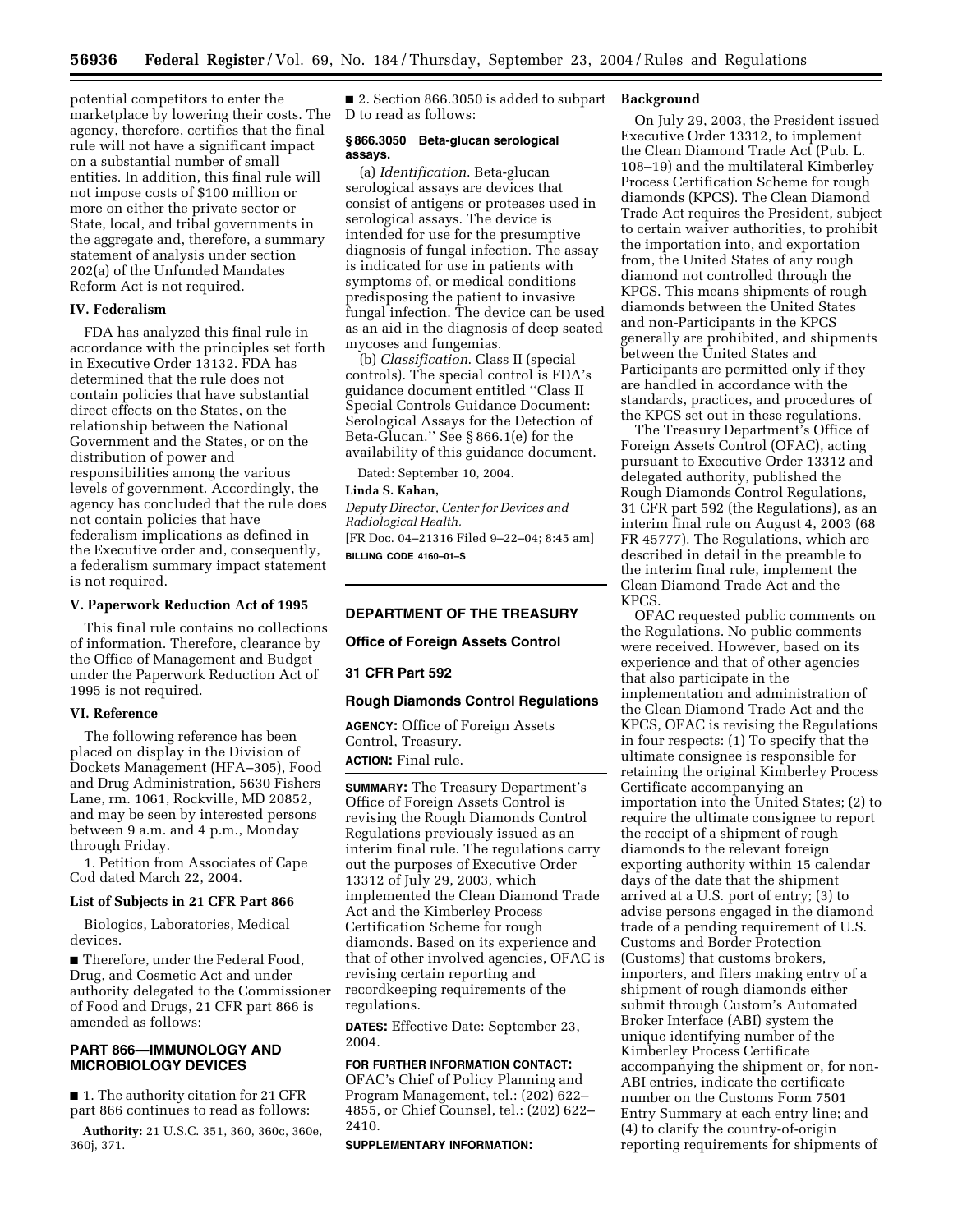parcels of mixed origin rough diamonds. OFAC is now issuing the Regulations as a final rule, incorporating these four revisions and the others described below.

Section 592.301 of the Regulations defines the term *Controlled through the Kimberley Process Certification Scheme*. OFAC is revising two subsections of this definition and adding a note to the section. First, § 592.301(a)(1) requires, among other things, that a shipment of rough diamonds imported into the United States be accompanied by a Kimberley Process Certificate validated by the relevant exporting authority. The certificate must be presented if demanded by Customs. Also, § 592.501 of the Regulations requires a United States person importing rough diamonds into the United States to maintain full and accurate records of the transaction for at least five years after the date of the transaction. OFAC has been advised that persons engaged in the diamond trade are uncertain which person should maintain possession of the original Kimberley Process Certificate accompanying an importation into the United States. To eliminate this uncertainty and to facilitate OFAC's and Customs' enforcement efforts, OFAC is revising  $§ 592.301(a)(1)$  to specify that the ultimate consignee reported on the Customs Form 7501 Entry Summary or its electronic equivalent filed with Customs is responsible for retaining that certificate for a period of at least five years from the date of the importation.

Second, § 592.301(a)(3) of the Regulations originally required the importer of record in the United States to confirm receipt of a shipment of rough diamonds to the relevant foreign exporting authority. OFAC is revising this subsection to specify which person involved in an importation is required now to report the receipt of a shipment in an effective and timely manner. As revised, § 592.301(a)(3) specifies that the ultimate consignee reported on the Customs Form 7501 Entry Summary or its electronic equivalent filed with Customs is the person responsible for reporting receipt of the shipment to the foreign exporting authority. Also, the revised § 592.301(a)(3) now requires that the ultimate consignee must report specified information about the shipment to the foreign exporting authority within 15 calendar days of the date that the shipment arrived at a U.S. port of entry.

OFAC also is adding a note to § 592.301 to reflect a pending Customs requirement that customs brokers, importers, and filers making entry of a shipment of rough diamonds either

submit through Customs' Automated Broker Interface (ABI) system the unique identifying number of the Kimberley Process Certificate accompanying the shipment or, for non-ABI entries, indicate the certificate number on the Customs Form 7501 Entry Summary at each entry line. This requirement will take effect on November 1, 2004. The submission of the Kimberley Process Certificate number will facilitate the Census Bureau's compilation of statistical data relating to the importation of rough diamonds.

Section 592.307 of the Regulations defines the term *Kimberley Process Certificate* to include a requirement that the certificate identify the country of origin for a shipment of one or more parcels of rough diamonds of unmixed (*i.e.*, from the same) origin. The definition's silence with respect to the treatment of a shipment that includes a parcel of mixed origin rough diamonds has prompted questions from importers as to whether the certificate may be used and how it should be completed, in such circumstances. A shipment including a parcel of mixed-origin rough diamonds is to be entered into the United States with the Kimberley Process Certificate validated by the relevant exporting authority, and the certificate need not indicate the countries of origin of the diamonds. With respect to such a shipment, however, OFAC is adding a note to § 592.307(b) to state that the country-oforigin field must be filled in with asterisks. The note also advises that the shipment still must comply with all other country-of-origin reporting requirements imposed by law.

OFAC is also revising the definition of *Effective date* in § 592.302 of the Regulations in light of the new reporting requirements imposed by § 592.301(a)(3), as well as revising § 592.801 to reflect the Office of Management and Budget's (OMB) issuance of three control numbers authorizing the collections of information in the Regulations. Finally, OFAC is revising § 592.602 to reflect properly the basis upon which the Director of OFAC may decide to issue a prepenalty notice and to make other minor corrections.

#### **Electronic and Facsimile Availability**

This file is available for download without charge in ASCII and Adobe Acrobat readable (\*.PDF) formats at *GPO Access*. GPO Access supports HTTP, FTP, and Telnet at *fedbbs.access.gpo.gov*. It may also be accessed by modem dialup at (202) 512– 1387 followed by typing ''/GO/FAC.''

Paper copies of this document can be obtained by calling the Government Printing Office at (202) 512–1530. Additional information concerning the programs administered by OFAC is available for download from the Office's [Internet Home Page at:](http://www.treas.gov/ofac) *http:// www.treas.gov/ofac* or via FTP at *ofacftp.treas.gov*. Facsimiles of information are available through the Office's 24-hour fax-on-demand service: call (202) 622–0077 using a fax machine, a fax modem, or (within the United States) a touch-tone telephone.

# **Executive Order 12866, Administrative Procedure Act, Regulatory Flexibility Act, and Paperwork Reduction Act**

Because the regulations involve a foreign affairs function, the provisions of Executive Order 12866 and the Administrative Procedure Act (5 U.S.C. 553) requiring notice of proposed rulemaking, opportunity for public participation, and delay in effective date are inapplicable. Because no notice of proposed rulemaking is required for this rule, the Regulatory Flexibility Act (5 U.S.C. 601–612) does not apply.

With respect to section 3507 of the Paperwork Reduction Act of 1995 (44 U.S.C. 3501 *et seq.*), the collections of information in §§ 592.301(a)(1), 592.501, and 592.603 of the Regulations are made pursuant to OFAC's Reporting, Procedures and Penalties Regulations (31 CFR part 501) and have been approved by OMB under control number 1505–0164. *See* 31 CFR 501.901. The collection of information in § 592.301(a)(4) relating to the Census Bureau's Foreign Trade Statistics Regulations (15 CFR part 30) has been approved by OMB under control number 0607–0152. *See* Automated Export System Mandatory Filing for Exports (Reexports) of Rough Diamonds, 68 FR 59877 (Oct. 20, 2003).

The collection of information in § 592.301(a)(3) of the Regulations has been submitted to and approved by OMB pending public comment and has been assigned OMB control number 1505–0198. Section 592.301(a)(3) specifies that the ultimate consignee identified on the Customs Form 7501 Entry Summary filed with Customs is required to report specified information about the shipment of rough diamonds imported into the United States to the foreign exporting authority within 15 calendar days of the date that the shipment arrived at a U.S. port of entry. This collection of information is needed to monitor the integrity of international rough diamond shipments, and the information collected will be used to further the compliance, enforcement, and civil penalty programs of OFAC,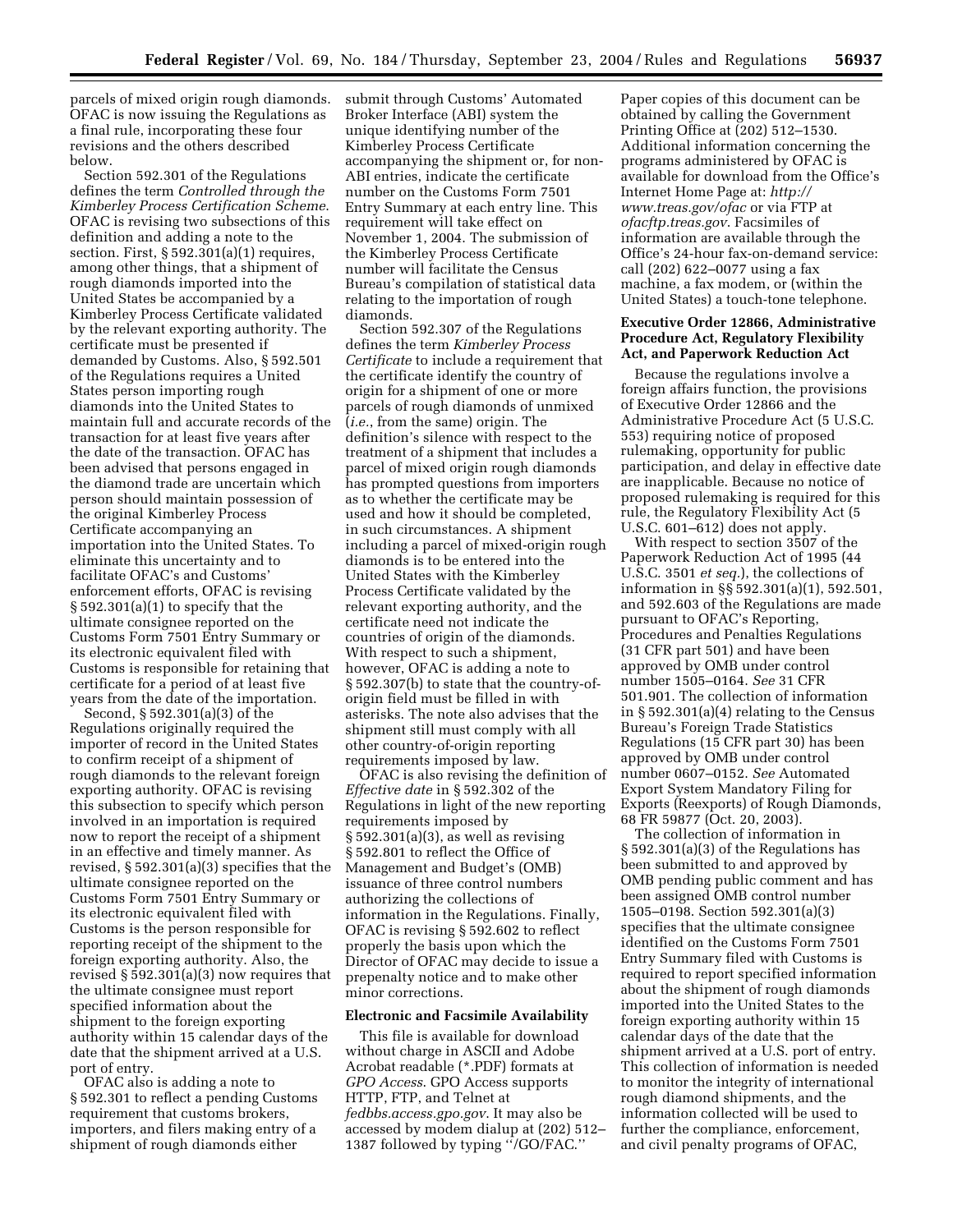U.S. Customs and Border Protection, and the Bureau of Immigration and Customs Enforcement. *See* sections 5(a) and 8 of the Clean Diamond Trade Act.

With respect to all of the foregoing collections of information, an agency may not conduct or sponsor, and a person is not required to respond to, a collection of information unless the collection of information displays a valid control number.

The likely respondents and recordkeepers affected by the new collection of information in § 592.301(a)(3) are business organizations and individuals engaged in the international diamond trade. The estimated annual number of respondents and recordkeepers is 250, and the estimated total annual number of responses is 3,000.

The estimated total annual reporting and/or recordkeeping burden is estimated to be 500 hours. The estimated average annual burden per respondent/recordkeeper is 2 hours, based on an estimated annual frequency of 10 to 15 responses and an estimated time per response of 10 minutes.

Comments are invited on: (a) Whether this collection of information is necessary for the proper performance of the functions of the agency, including whether the information has practical utility; (b) the accuracy of the agency's estimate of the burden of the collection of information; (c) ways to enhance the quality, utility, and clarity of the information to be collected; (d) ways to minimize the burden of the collection of information on respondents, including through the use of automated collection techniques and other forms of information technology; and (e) estimated capital or start-up costs of operation, maintenance, and purchase of services to provide information.

Comments concerning the above information, the accuracy of these burden estimates, and suggestions for reducing this burden should be directed to OMB, Attention: Desk Officer for the Department of the Treasury, Office of Information and Regulatory Affairs, Washington, DC 20503, with a copy to Chief of Records, Attention: Request for Comments, Office of Foreign Assets Control, Department of the Treasury, 1500 Pennsylvania Avenue, NW., Washington, DC 20220. Any such comments should be submitted not later than November 22, 2004. All comments on the collection of information in § 592.301(a)(3) will be a matter of public record.

## **List of Subjects in 31 CFR Part 592**

Administrative practice and procedure, Foreign trade, Exports, Imports, Kimberley Process, Penalties, Reporting and recordkeeping requirements, Rough diamond.

■ For the reasons set forth in the preamble, 31 CFR chapter V, part 592 is revised to read as follows:

# **PART 592—ROUGH DIAMONDS CONTROL REGULATIONS**

# **Subpart A—Relation of This Part to Other Laws and Regulations**

Sec.

592.101 Relation of this part to other laws and regulations.

#### **Subpart B—Prohibitions**

- 592.201 Prohibited importation and exportation of any rough diamond; permitted importation and exportation of any rough diamond.
- 592.202 Evasions; attempts; conspiracies.

#### **Subpart C—General Definitions**

- 592.301 Controlled through the Kimberley Process Certification Scheme.
- 592.302 Effective date.
- 592.303 Entity.
- 592.304 Exporting authority.
- 592.305 Importation into the United States.
- 
- 592.306 Importing authority.
- 592.307 Kimberley Process Certificate.
- 592.308 Participant. 592.309 Person.
- 592.310 Rough diamond.
- 592.311 United States.
- 592.312 United States person; U.S. person.
- 

## **Subpart D—Interpretations**

- 592.401 Reference to amended sections.
- 592.402 Effect of amendment.<br>592.403 Transshipment or tran
- Transshipment or transit through the United States.
- 592.404 Importation into or release from a bonded warehouse or foreign trade zone.

#### **Subpart E—Records and Reports**

592.501 Records and reports.

#### **Subpart F—Penalties**

- 592.601 Penalties.
- 592.602 Prepenalty notice. 592.603 Response to prepenalty notice;
- informal settlement.
- 592.604 Penalty imposition or withdrawal.
- 592.605 Administrative collection; referral to United States Department of Justice.

#### **Subpart G—Procedures**

#### 592.701 Procedures.

592.702 Delegation by the Secretary of the Treasury.

#### **Subpart H—Paperwork Reduction Act**

592.801 Paperwork Reduction Act notice.

**Authority:** 3 U.S.C. 301; 31 U.S.C. 321(b); Pub. L. 108–19, 117 Stat. 631 (19 U.S.C. 3901–3913); E.O. 13312, 68 FR 45151 3 CFR, 2003 Comp., p. 246.

# **Subpart A—Relation of This Part to Other Laws and Regulations**

#### **§ 592.101 Relation of this part to other laws and regulations.**

This part is separate from, and independent of, the other parts of this chapter, with the exception of part 501 of this chapter, the recordkeeping and reporting requirements and procedures of which apply to this part. Actions taken pursuant to part 501 of this chapter with respect to the prohibitions contained in this part are considered actions taken pursuant to this part. Differing foreign policy and national security circumstances may result in differing interpretations of similar language among the parts of this chapter. No license or authorization contained in or issued pursuant to those other parts authorizes any transaction prohibited by this part. No license or authorization contained in or issued pursuant to any other provision of law or regulation authorizes any transaction prohibited by this part.

#### **Subpart B—Prohibitions**

#### **§ 592.201 Prohibited importation and exportation of any rough diamond; permitted importation or exportation of any rough diamond.**

(a) Except to the extent provided in paragraph (b) of this section, and notwithstanding the existence of any rights or obligations conferred or imposed by any contract entered into or any license or permit granted prior to the effective date, the importation into, or exportation from, the United States on or after July 30, 2003, of any rough diamond, from whatever source, is prohibited, unless the rough diamond has been controlled through the Kimberley Process Certification Scheme.

(b) The prohibitions in paragraph (a) of this section regarding the importation into, or exportation from, the United States of any rough diamond not controlled through the Kimberley Process Certification Scheme do not apply to an importation from, or exportation to, any country with respect to which the Secretary of State has granted a waiver pursuant to section 4(b) of the Clean Diamond Trade Act (Pub. L. 108–19) and section  $2(a)(i)$  of Executive Order 13312.

**Note to § 592.201.** An importation of any rough diamond from, or an exportation of any rough diamond to, a non-Participant is not controlled through the Kimberley Process Certification Scheme and thus is not permitted, except in the following circumstance. The Secretary of State may, pursuant to section 4(b) of the Clean Diamond Trade Act, waive the prohibitions contained in section 4(a) of that Act with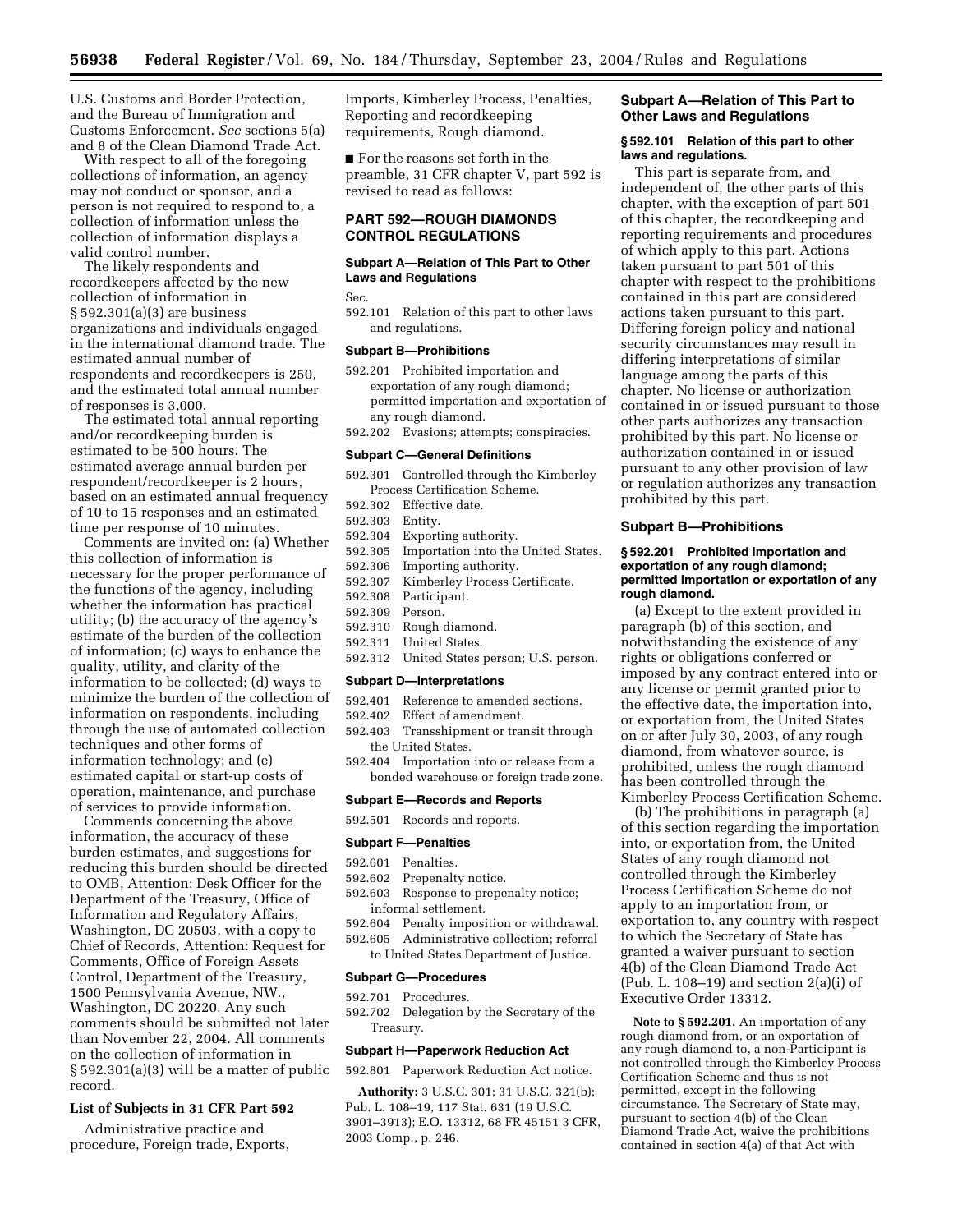respect to a particular country for periods of not more than one year each. The Secretary of State will publish a notice in the **Federal Register** identifying any country with respect to which a waiver applies and specifying the relevant time period during which the waiver will apply.

## **§ 592.202 Evasions; attempts; conspiracies.**

(a) Notwithstanding the existence of any rights or obligations conferred or imposed by any contract entered into or any license or permit granted prior to July 30, 2003, any transaction by a United States person anywhere, or any transaction that occurs in whole or in part within the United States, on or after the effective date that evades or avoids, or has the purpose of evading or avoiding, or attempts to violate, any of the prohibitions set forth in this part is prohibited.

(b) Notwithstanding the existence of any rights or obligations conferred or imposed by any contract entered into or any license or permit granted prior to July 30, 2003, any conspiracy formed to violate any of the prohibitions of this part is prohibited.

# **Subpart C—General Definitions**

## **§ 592.301 Controlled through the Kimberley Process Certification Scheme.**

(a) Except as otherwise provided in paragraph (b) of this section, the term *controlled through the Kimberley Process Certification Scheme* refers to the following requirements that apply, as appropriate, to the importation into the United States from a Participant, or to the exportation from the United States to a Participant, of any shipment including any rough diamond:

(1) *Kimberley Process Certificate.* A shipment of rough diamonds imported into, or exported from, the United States must be accompanied by an original Kimberley Process Certificate. The certificate must be presented in connection with an importation or exportation of rough diamonds if demanded by United States customs officials. Pursuant to 31 CFR §§ 501.601 and 501.602, the person identified as the ultimate consignee (see Customs Directive 3550–079A) on the Customs Form 7501 Entry Summary or its electronic equivalent filed with U.S. Customs and Border Protection in connection with an importation of rough diamonds must retain the original Kimberley Process Certificate for a period of at least five years from the date of importation and must make such certificate available for examination upon demand.

(2) *Tamper-resistant container.* A shipment of rough diamonds imported into, or exported, from the United States must be sealed in a tamper-resistant container;

(3) *Notification requirements for importations into the United States.* The person identified as the ultimate consignee (see Customs Directive 3550– 079A) on the Customs Form 7501 Entry Summary or its electronic equivalent filed with U.S. Customs and Border Protection in connection with an importation of rough diamonds must report that person's receipt of a shipment of rough diamonds to the relevant foreign exporting authority within 15 calendar days of the date that the shipment arrived at the U.S. port of entry. The report must refer to the relevant Kimberley Process Certificate by its unique identifying number; specify the number of parcels in the shipment; specify the total carat weight of the shipment; and identify the importer and exporter of the shipment. The report need not be in any particular form and may be submitted electronically or by mail or courier; and

(4) *Validation of Kimberley Process Certificate for exportations from the United States.* With respect to the exportation of rough diamonds from the United States and regardless of the destination, the U.S. Census Bureau requires the filing of export information through the Automated Export System. Submission of export information through the Automated Export System must be done in advance and must be confirmed by the return of an Internal Transaction Number. The return to the filer of the Internal Transaction Number shall constitute the validation of the Kimberley Process Certificate for an exportation of rough diamonds from the United States to a Participant. The exporter is required to report the Internal Transaction Number on the Kimberley Process Certificate accompanying any exportation from the United States. The Internal Transaction Number is a unique confirmation number generated by the Automated Export System to the filer who provides in a timely manner the complete commodity shipment data when such data have been accepted by the system.

(b) The Secretary of State, consistent with section 3(2)(B) of the Clean Diamond Trade Act (Pub. L. 108–19), may modify the requirements set forth in paragraph (a) of this section upon making a determination that a Participant has established an alternative system of control for rough diamonds that meets substantially the standards, practices, and procedures of the Kimberley Process Certification Scheme.

**Note 1 to § 592.301.** The Secretary of State will periodically publish in the **Federal Register** an up-to-date listing of all Participants and their importing and exporting authorities. Where appropriate, such listing also will describe any modification of the requirements set forth in paragraph (a) of this section.

**Note 2 to § 592.301.** Pursuant to 31 CFR §§ 501.601 and 501.602, the recordkeeping and reporting requirements imposed by § 592.501 apply to all U.S. persons engaged in the importation into, or exportation from, the United States of any shipment of rough diamonds.

**Note 3 to § 592.301.** Effective November 1, 2004, customs brokers, importers, and filers making entry of a shipment of rough diamonds must either submit through U.S. Customs' Automated Broker Interface (ABI) system the unique identifying number of the Kimberley Process Certificate accompanying the shipment or, for non-ABI entries, indicate the certificate number on the Customs Form 7501 Entry Summary at each entry line.

# **§ 592.302 Effective date.**

The term *effective date* refers to the effective date of the applicable prohibitions and directives contained in this part as follows:

(a) With respect to all provisions of this part except for  $\S 592.301(a)(3)$ , 12:01 a.m., eastern daylight time, July 30, 2003; and

(b) With respect to § 592.301(a)(3), September 23, 2004.

#### **§ 592.303 Entity.**

The term *entity* means a partnership, association, trust, joint venture, corporation, or other organization.

## **§ 592.304 Exporting authority.**

(a) The term *exporting authority* means one or more entities designated by a Participant from whose territory a shipment of rough diamonds is being exported as having the authority to validate the Kimberley Process Certificate.

(b) The exporting authority for the United States is the U.S. Bureau of the Census.

**Note to § 592.304.** The Secretary of State will periodically publish in the **Federal Register** an up-to-date listing of the exporting authorities of all Participants.

## **§ 592.305 Importation into the United States.**

The term *importation into the United States* means the bringing of goods into the United States.

# **§ 592.306 Importing authority.**

(a) The term *importing authority* means one or more entities designated by a Participant into whose territory a shipment of rough diamonds is being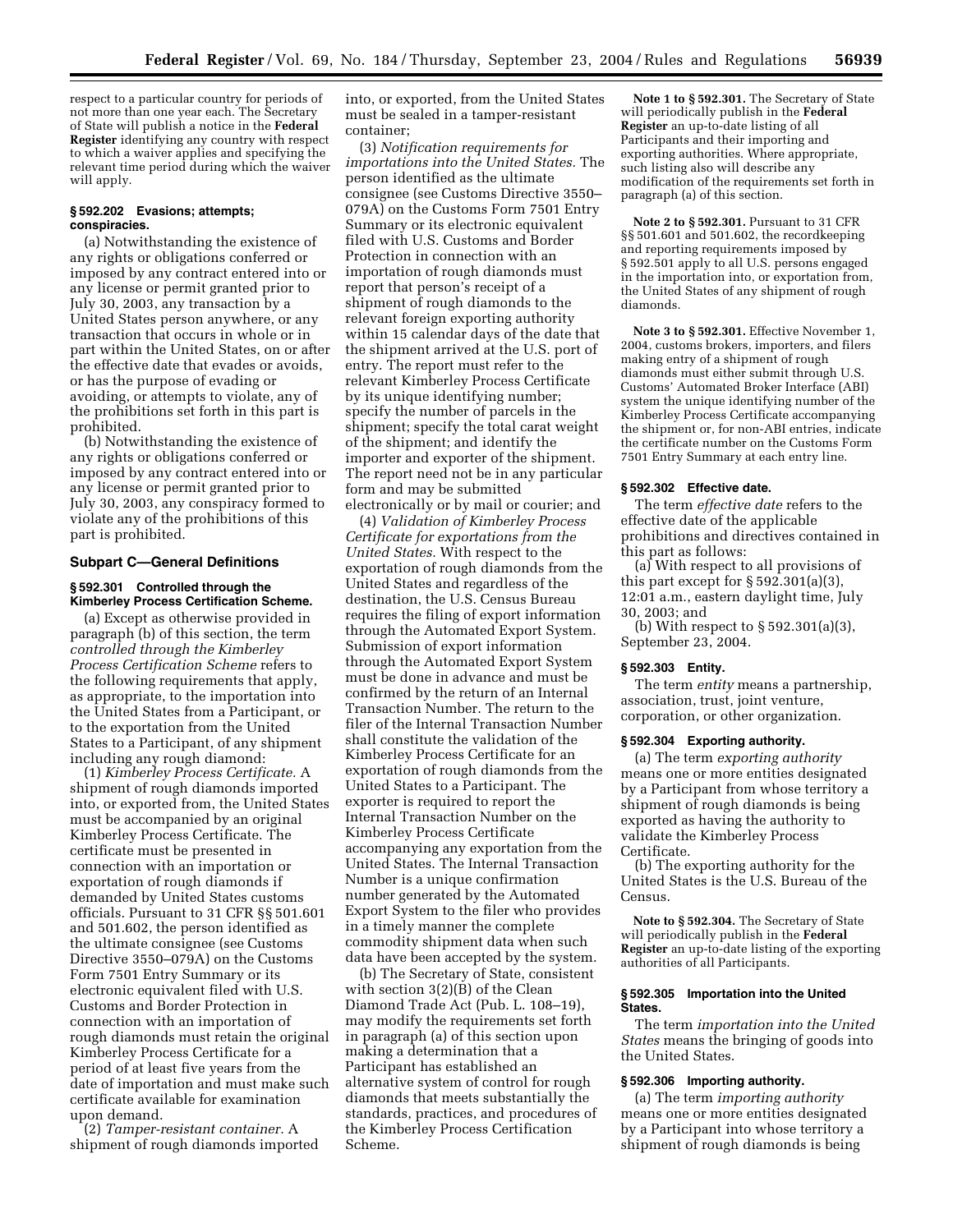imported as having the authority to enforce the laws and regulations of the Participant regulating imports, including the verification of the Kimberley Process Certificate accompanying the shipment.

(b) The importing authorities for the United States are the U.S. Bureau of Customs and Border Protection or, in the case of a territory or possession of the United States with its own customs administration, analogous officials.

**Note to § 592.306.** The Secretary of State will periodically publish in the **Federal Register** an up-to-date listing of the importing authorities of all Participants.

## **§ 592.307 Kimberley Process Certificate.**

The term *Kimberley Process Certificate* means a tamper- and forgeryresistant document that bears the following information in any language, provided that an English translation is incorporated:

(a) The title ''Kimberley Process Certificate'' and the statement: ''The rough diamonds in this shipment have been handled in accordance with the provisions of the Kimberley Process Certification Scheme for rough diamonds'';

(b) Country of origin for shipment of parcels of unmixed (*i.e.*, from the same) origin;

**Note to paragraph (b).** A shipment including a parcel of mixed-origin rough diamonds is to be entered into the United States with the Kimberley Process Certificate accompanying the shipment, and the certificate need not indicate the countries of origin of the diamonds. With respect to such a shipment, the country-of-origin field on the certificate must be filled in with asterisks. The shipment must, however, still comply with all other country-of-origin reporting requirements imposed by statute or regulation.

(c) Unique numbering with the Alpha 2 country code, according to ISO 3166– 1;

- (d) Date of issuance;
- (e) Date of expiry;
- (f) Name of issuing authority;

(g) Identification of exporter and importer;

- (h) Carat weight/mass;
- (i) Value in U.S. dollars;
- (j) Number of parcels in the shipment;

(k) Relevant Harmonized Commodity Description and Coding System; and

(l) Validation by the exporting authority.

**Note to paragraph (l).** *See* § 592.301(a)(4) for procedures governing the validation of the Kimberley Process Certificate when exporting from the United States.

# **§ 592.308 Participant.**

The term *Participant* means a state, customs territory, or regional economic integration organization identified by the Secretary of State as one for which rough diamonds are controlled through the Kimberley Process Certification Scheme.

**Note to § 592.308.** The Secretary of State will periodically publish in the **Federal Register** an up-to-date listing of all Participants.

## **§ 592.309 Person.**

The term *person* means an individual or entity.

# **§ 592.310 Rough diamond.**

The term *rough diamond* means any diamond that is unworked or simply sawn, cleaved, or bruted and classifiable under subheading 7102.10, 7102.21, or 7102.31 of the Harmonized Tariff Schedule of the United States.

## **§ 592.311 United States.**

The term *United States,* when used in the geographic sense, means the several States, the District of Columbia, and any commonwealth, territory, or possession of the United States.

#### **§ 592.312 United States person; U.S. person.**

The term *United States person* or *U.S. person* means any United States citizen; any alien admitted for permanent residence into the United States; any entity organized under the laws of the United States or any jurisdiction within the United States (including its foreign branches); or any person in the United States.

#### **Subpart D—Interpretations**

#### **§ 592.401 Reference to amended sections.**

Except as otherwise specified, reference to any provision in this part or chapter or to any other regulation refers to the same as currently amended.

#### **§ 592.402 Effect of amendment.**

Unless otherwise specifically provided, any amendment, modification, or revocation of any provision in or appendix to this part or chapter or of any order, regulation, ruling, or instruction issued by or under the direction of the Director of the Office of Foreign Assets Control does not affect any act done or omitted, or any civil or criminal suit or proceeding commenced or pending prior to such amendment, modification, or revocation. All penalties, forfeitures, and liabilities under any such order, regulation, ruling, or instruction continue and may be enforced as if such

amendment, modification, or revocation had not been made.

# **§ 592.403 Transshipment or transit through the United States.**

The prohibitions in § 592.201 apply to the importation into, or exportation from, the United States, for transshipment or transit, of any rough diamond intended or destined for any country other than the United States, unless the shipment is sealed in a tamper-resistant container, accompanied by a Kimberley Process Certificate, and leaves the United States in the identical state in which it entered. The validation, recordkeeping, and reporting procedures applicable to importations and exportations do not apply in this case.

## **§ 592.404 Importation into or release from a bonded warehouse or foreign trade zone.**

The requirements of the Kimberley Process Certification Scheme apply to all imported shipments of a rough diamond, regardless of whether they are destined for entry into, or withdrawal from, a bonded warehouse or a foreign trade zone of the United States.

#### **Subpart E—Records and Reports**

#### **§ 592.501 Records and reports.**

For provisions relating to required records and reports, see part 501, subpart C, of this chapter. Recordkeeping and reporting requirements imposed by part 501 of this chapter with respect to the prohibitions contained in this part are considered requirements arising pursuant to this part.

#### **Subpart F—Penalties**

#### **§ 592.601 Penalties.**

(a) Attention is directed to section 8 of the Clean Diamond Trade Act (the ''Act'') (Pub. L. 108–19), which provides that:

(1) A civil penalty not to exceed \$10,000 per violation may be imposed on any person who violates, or attempts to violate, any order or regulation issued under the Act;

(2) Whoever willfully violates, or willfully attempts to violate, any order or regulation issued under this Act shall, upon conviction, be fined not more than \$50,000, or, if a natural person, may be imprisoned for not more than 10 years, or both; and any officer, director, or agent of any corporation who willfully participates in such violation may be punished by a like fine, imprisonment, or both; and

(3) Those customs laws of the United States, both civil and criminal, including those laws relating to seizure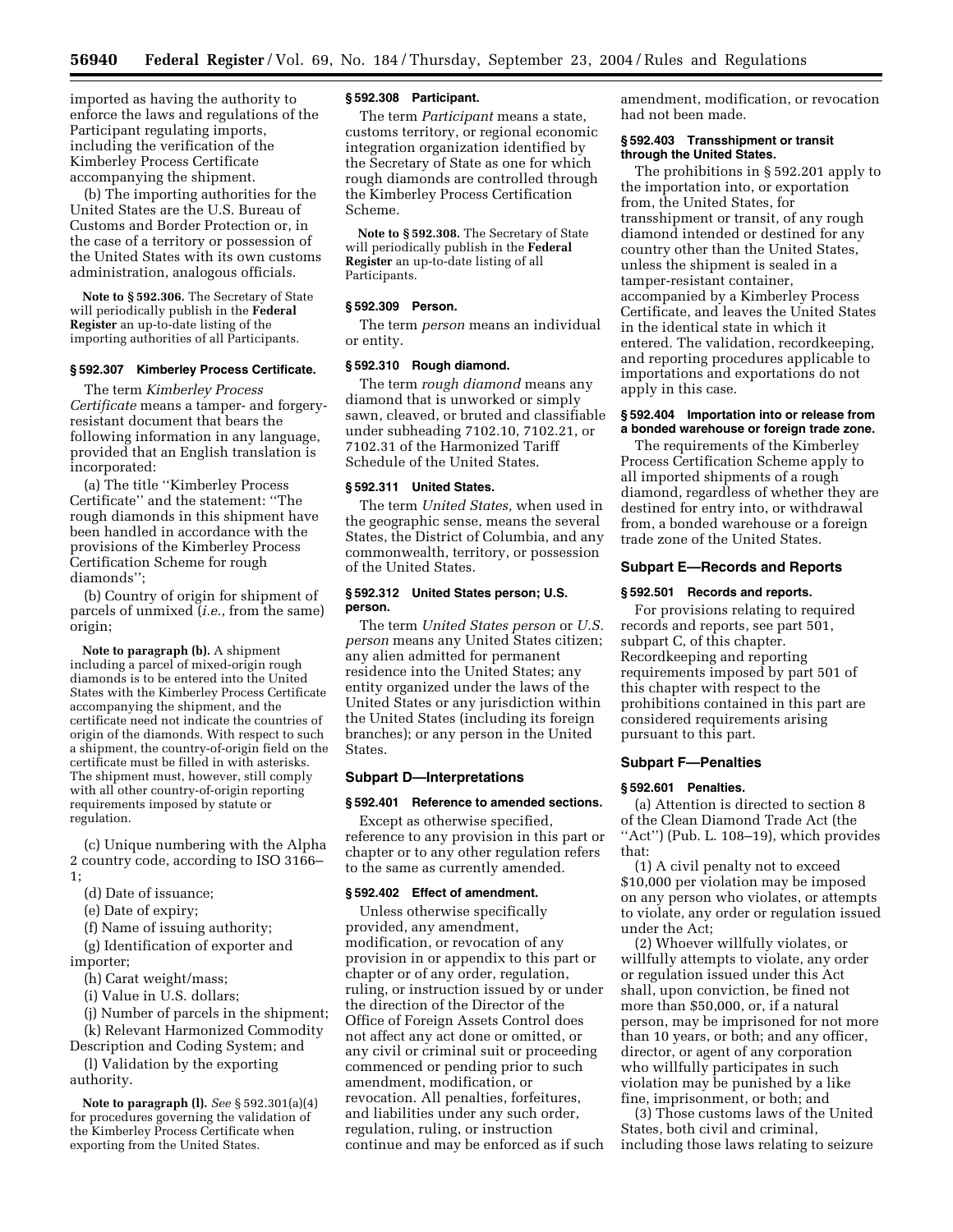and forfeiture, that apply to articles imported in violation of such laws shall apply with respect to any rough diamond imported in violation of the Act.

**Note to paragraph (a).** As reflected in paragraphs (a)(1) and (2) of this section, section 8(a) of the Clean Diamond Trade Act (Pub. L. 108–19) establishes penalties with respect to any violation of any regulation issued under the Act. OFAC prepenalty, penalty, and administrative collection procedures relating to such violations are set forth below in §§ 592.602 through 592.605. Section 8(c) of the Act also authorizes the U.S. Bureau of Customs and Border Protection and the U.S. Bureau of Immigration and Customs Enforcement, as appropriate, to enforce the penalty provisions set forth in paragraph (a) of this section and to enforce the laws and regulations governing exports of rough diamonds, including with respect to the validation of the Kimberley Process Certificate by the U.S. Bureau of the Census. The Office of Foreign Assets Control civil penalty procedures set forth below are separate from, and independent of, any penalty procedures that may be followed by the U.S. Bureau of Customs and Border Protection and the U.S. Bureau of Immigration and Customs Enforcement in their exercise of the authorities set forth in section 8(c) of the Clean Diamond Trade Act.

(b) The criminal penalties provided in the Act are subject to increase pursuant to 18 U.S.C. 3571.

(c) Attention is also directed to 18 U.S.C. 1001, which provides that whoever, in any matter within the jurisdiction of the executive, legislative, or judicial branch of the Government of the United States, knowingly and willfully falsifies, conceals, or covers up by any trick, scheme, or device, a material fact, or makes any materially false, fictitious, or fraudulent statement or representation or makes or uses any false writing or document knowing the same to contain any materially false, fictitious, or fraudulent statement or entry shall be fined under title 18, United States Code, or imprisoned not more than five years, or both.

(d) Violations of this part may also be subject to relevant provisions of other applicable laws.

# **§ 592.602 Prepenalty notice.**

(a) *When required.* If the Director of the Office of Foreign Assets Control has reason to believe that there has occurred a violation of any provision of this part or a violation of the provisions of any regulation or order issued by or pursuant to the direction or authorization of the Secretary of the Treasury pursuant to this part or otherwise under the Clean Diamond Trade Act, and the Director determines that further civil proceedings are warranted, the Director shall notify the

alleged violator of the agency's intent to impose a monetary penalty by issuing a prepenalty notice. The prepenalty notice shall be in writing. The prepenalty notice may be issued whether or not another agency has taken any action with respect to the matter.

(b) *Contents of notice*—(1) *Facts of violation.* The prepenalty notice shall describe the violation, specify the laws and regulations allegedly violated, and state the amount of the proposed monetary penalty.

(2) *Right to respond.* The prepenalty notice also shall inform the respondent of the respondent's right to make a written presentation within the applicable 30-day period set forth in § 592.603 as to why a monetary penalty should not be imposed or why, if imposed, the monetary penalty should be in a lesser amount than proposed.

(c) *Informal settlement prior to issuance of prepenalty notice.* At any time prior to the issuance of a prepenalty notice, an alleged violator may request in writing that, for a period not to exceed sixty (60) days, the agency withhold issuance of the prepenalty notice for the exclusive purpose of effecting settlement of the agency's potential civil monetary penalty claims. In the event the Director grants the request, under terms and conditions within his discretion, the Office of Foreign Assets Control will agree to withhold issuance of the prepenalty notice for a period not to exceed 60 days and will enter into settlement negotiations of the potential civil monetary penalty claim.

### **§ 592.603 Response to prepenalty notice; informal settlement.**

(a) *Deadline for response.* The respondent may submit a response to the prepenalty notice within the applicable 30-day period set forth in this paragraph. The Director of the Office of Foreign Assets Control may grant, at his discretion, an extension of time in which to submit a response to the prepenalty notice. The failure to submit a response within the applicable time period set forth in this paragraph shall be deemed to be a waiver of the right to respond.

(1) *Computation of time for response.* A response to the prepenalty notice must be postmarked or date-stamped by the U.S. Postal Service (or foreign postal service, if mailed abroad) or courier service provider (if transmitted to the Office of Foreign Assets Control by courier) on or before the 30th day after the postmark date on the envelope in which the prepenalty notice was mailed. If the respondent refused delivery or otherwise avoided receipt of

the prepenalty notice, a response must be postmarked or date-stamped on or before the 30th day after the date on the stamped postal receipt maintained at the Office of Foreign Assets Control. If the prepenalty notice was personally delivered to the respondent by a non-U.S. Postal Service agent authorized by the Director, a response must be postmarked or date-stamped on or before the 30th day after the date of delivery.

(2) *Extensions of time for response.* If a due date falls on a federal holiday or weekend, that due date is extended to include the following business day. Any other extensions of time will be granted, at the Director's discretion, only upon the respondent's specific request to the Office of Foreign Assets Control.

(b) *Form and method of response.* The response must be submitted in writing and may be handwritten or typed. The response need not be in any particular form. A copy of the written response may be sent by facsimile, but the original also must be sent to the Office of Foreign Assets Control Civil Penalties Division by mail or courier and must be postmarked or date-stamped, in accordance with paragraph (a) of this section.

(c) *Contents of response.* A written response must contain information sufficient to indicate that it is in response to the prepenalty notice and must include the Office of Foreign Assets Control identification number listed on the prepenalty notice.

(1) A written response must include the respondent's full name, address, telephone number, and facsimile number, if available, or those of the representative of the respondent.

(2) A written response should either admit or deny each specific violation alleged in the prepenalty notice and also state if the respondent has no knowledge of a particular violation. If the written response fails to address any specific violation alleged in the prepenalty notice, that alleged violation shall be deemed to be admitted.

(3) A written response should include any information in defense, evidence in support of an asserted defense, or other factors that the respondent requests the Office of Foreign Assets Control to consider. Any defense or explanation previously made to the Office of Foreign Assets Control or any other agency must be repeated in the written response. Any defense not raised in the written response will be considered waived. The written response also should set forth the reasons why the respondent believes the penalty should not be imposed or why, if imposed, it should be in a lesser amount than proposed.